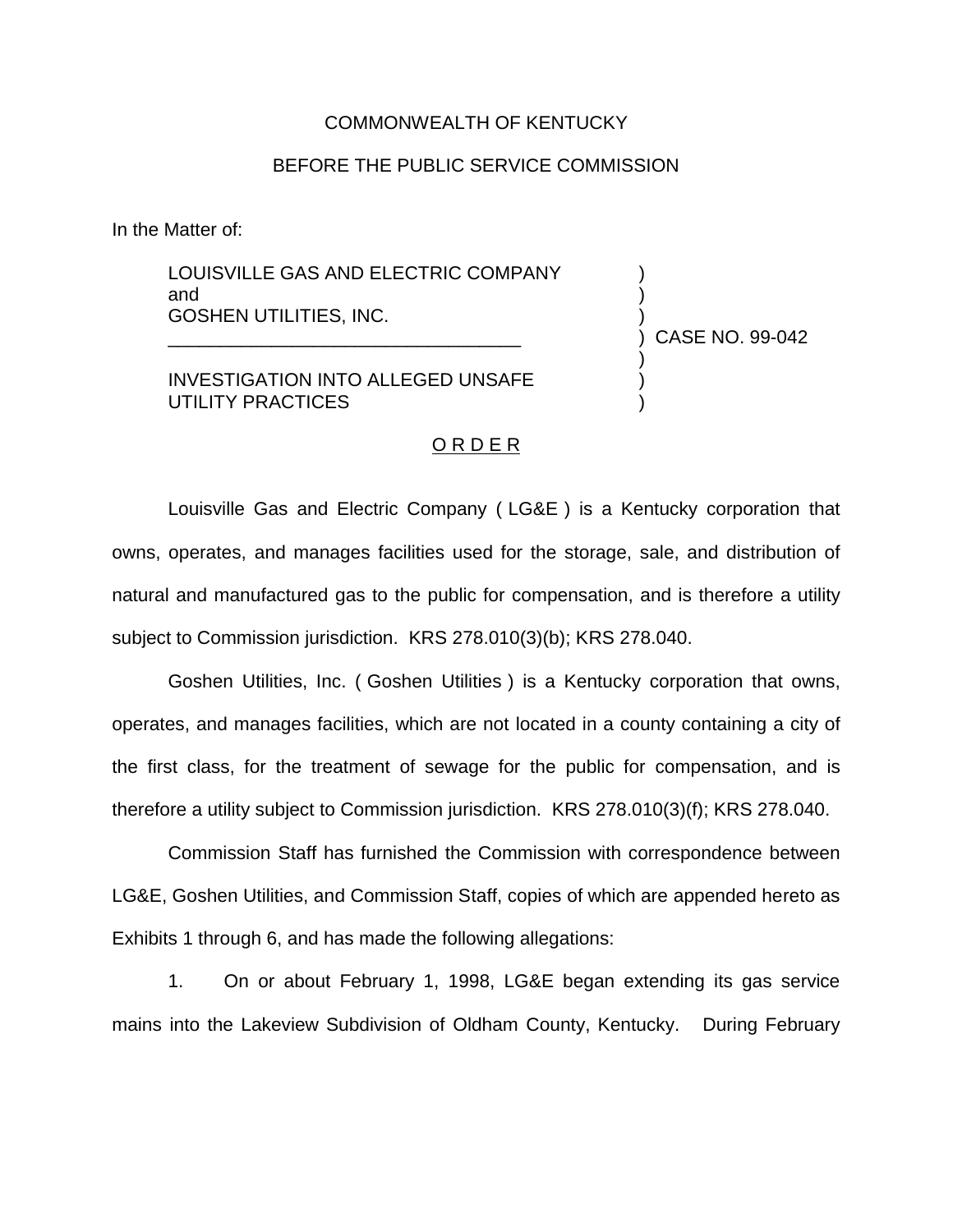1998 using directional boring,<sup>1</sup> LG&E extended its gas mains through approximately 25 properties in the Lakeview Subdivision.

2. On or about March 1, 1998, three customers of Goshen Utilities who reside in the Lakeview Subdivision complained of sewage stoppages. Goshen Utilities investigated and determined that the customers sewage lines were blocked by the newly installed gas mains. When installing its gas mains, LG&E or its agents had apparently bored into or through some of Goshen Utilities gravity fed sewer lines. Such action, if uncorrected, poses a safety hazard.

3. Between March and November 1998, LG&E and Goshen Utilities engaged in discussions to resolve their dispute over responsibility for locating existing sewer facilities within Goshen Utilities service area and LG&E s continued use of directional boring for gas main extensions in that area. While apparently conceding that inspection of gas main installations was necessary to ensure that no safety problems existed, no agreement was reached on how such inspections would be performed or who bore responsibility for such inspections.

4. As part of those discussions, representatives of each utility met with Commission Staff on June 16, 1998. As a result of those discussions, Commission Staff requested that the utilities jointly determine the location of the affected customers sewer lines and closely inspect the gas and sewer lines at the point of intersection. It also requested periodic reports on the results of these inspections.

 $1$  Directional boring is an alternative means of installing or replacing underground services with only minimal site disruption or restoration costs. It has two stages. In the first stage, a steerable drill head bores a pilot hole to a pre-designated point. In stage two, the drill head is removed and is replaced with a reamer to enlarge the hole and a swivel that attaches to the pipe. At this point the entire assembly is pulled back through the pilot hole. No trenches need be dug nor is any landscaping disturbed.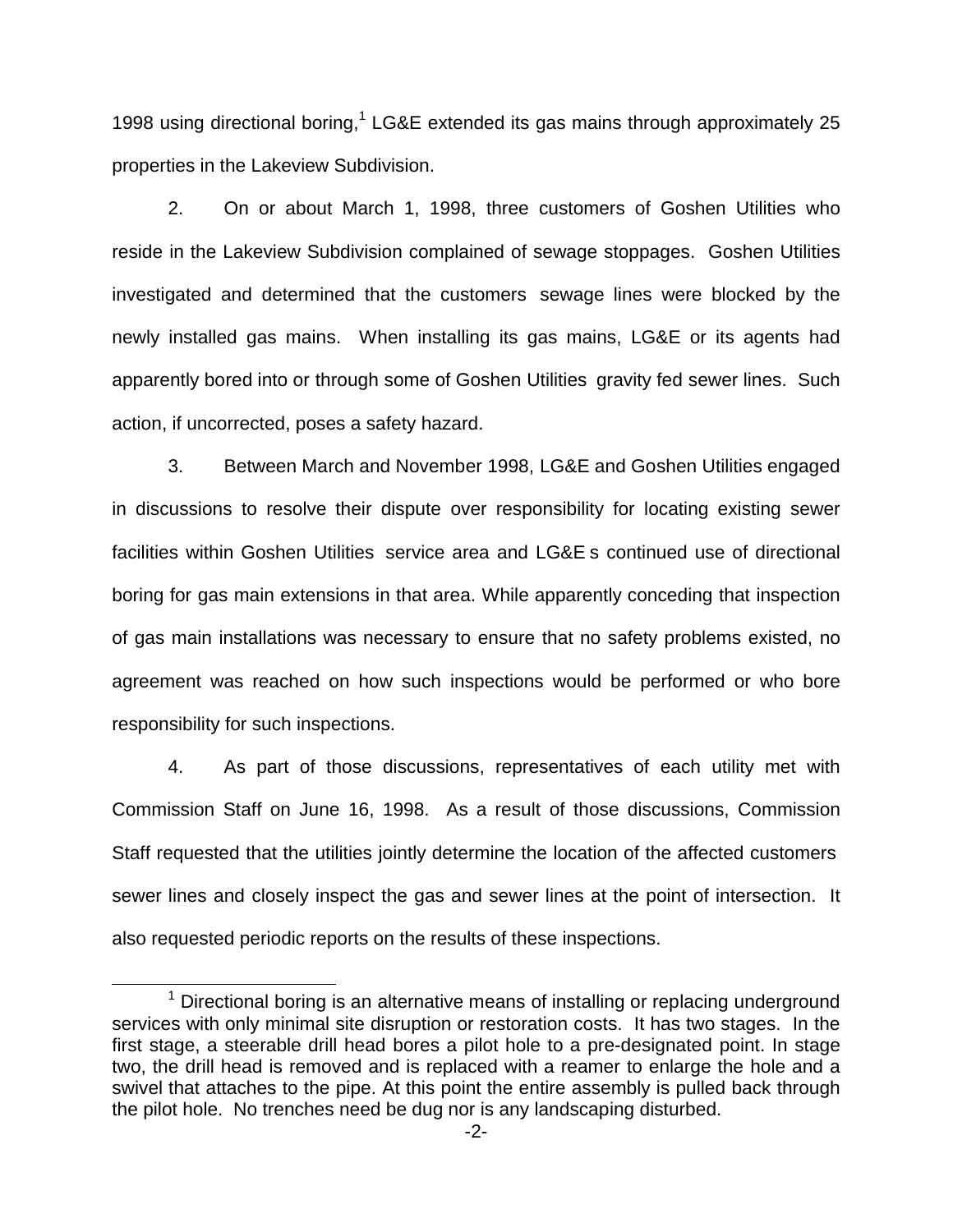5. Initially both utilities agreed to use a pot hole technique to locate Goshen Utilities lines. Under this technique, Goshen Utilities marks the appropriate location of its sewer lines. LG&E s contractor then pot holes this location to determine the exact location of the sewer line. If the first pot hole fails to uncover the sewer line, then additional pot holes are dug.

6. After its initial use of the pot hole technique, LG&E abandoned this technique as inefficient and unreliable. Attempting to locate Goshen Utilities sewer lines in 40 property lots, it dug three holes, each measuring four feet wide and 25 inches deep, in each lot. With these 120 holes, LG&E was able to locate only three sewer lines. LG&E completed its initial construction by using conventional trenching techniques. Because of the expense of these techniques, it has ceased further gas main extensions in the areas that Goshen Utilities serves.

7. As of this date, neither utility has inspected the sewer service lines of the customers whose gas mains were installed with the use of directional boring. In its last report in November 1998, Goshen Utilities advised the Commission that no inspections were being conducted and that the utilities were unable to agree on how to conduct such inspections.

Based on its review of Commission Staff s allegations and the exhibits appended hereto and being otherwise sufficiently advised, the Commission finds that prima facie evidence exists that these conditions constitute an unsafe, improper and unreasonable practice affecting both utilities provision of utility service.

-3-